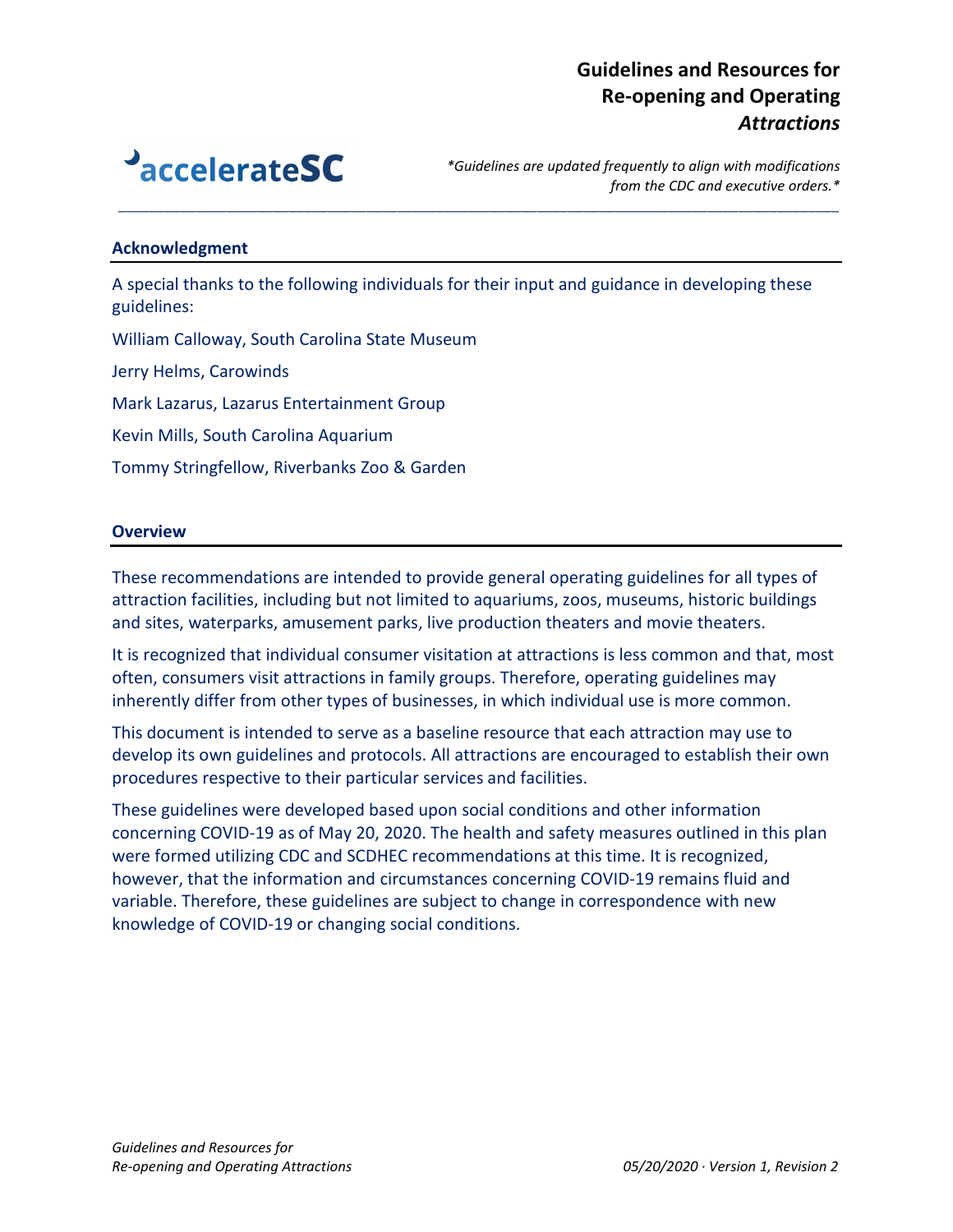

*\*Guidelines are updated frequently to align with modifications from the CDC and executive orders.\**

### **General Preparation Guidelines & Recommendations**

**NOTE: Until further notice, the maximum occupancy of any indoor facility is limited to no more than 50% of the occupant load as determined by the Fire Marshal.** 

**NOTE: Attractions in which surfaces cannot be sanitized between users should remain closed until further notice. This may apply to specific sections of an attraction or the entire facility, dependent upon attraction-type.** 

*\_\_\_\_\_\_\_\_\_\_\_\_\_\_\_\_\_\_\_\_\_\_\_\_\_\_\_\_\_\_\_\_\_\_\_\_\_\_\_\_\_\_\_\_\_\_\_\_\_\_\_\_\_\_\_\_\_\_\_\_\_\_\_\_\_\_\_\_\_\_\_\_\_\_\_\_\_\_\_\_\_\_\_\_\_\_\_\_\_\_\_\_\_*

In general, it is recommended that attractions develop social distancing plans and modified operational protocols, as well as consistent sanitizing procedures, in order to make their staff and their guest experience more comfortable and as safe as possible. Below is a list of recommended activities specifically created for attractions as they prepare to reopen for business. Additional information may be found in the Additional Resources section of this document.

- Review federal, state, and local health department recommendations relevant to the attraction and the services it provides. Where applicable, integrate recommendations into operational plans.
- Ensure all licenses and inspections are up-to-date prior to opening.
- Procure an adequate inventory of cleaning supplies and PPE for staff use.
- Identify a staff person or team to serve as a central communication resource to ensure that employees and customers have access to accurate and current information.
- Establish new training protocols for staff to account for social distance guidelines, particularly for common staff areas.
- Provide training, educational or informational material about business-essential job functions and employee health and safety. Ensure all employees receive training prior to reopening.
- Establish protocols to follow to account for possible exposure in the work place, including requiring employees to self-disclose to their HR departments if they have tested positive for COVID-19.
- Establish procedures for third party workers, vendors and suppliers that enter the facilities to wear proper PPE while on premises.
- Update routine building and attraction checklists to incorporate sanitizing procedures as recommended b[y SCDHEC.](https://www.scdhec.gov/infectious-diseases/viruses/coronavirus-disease-2019-covid-19/businesses-employers-covid-19)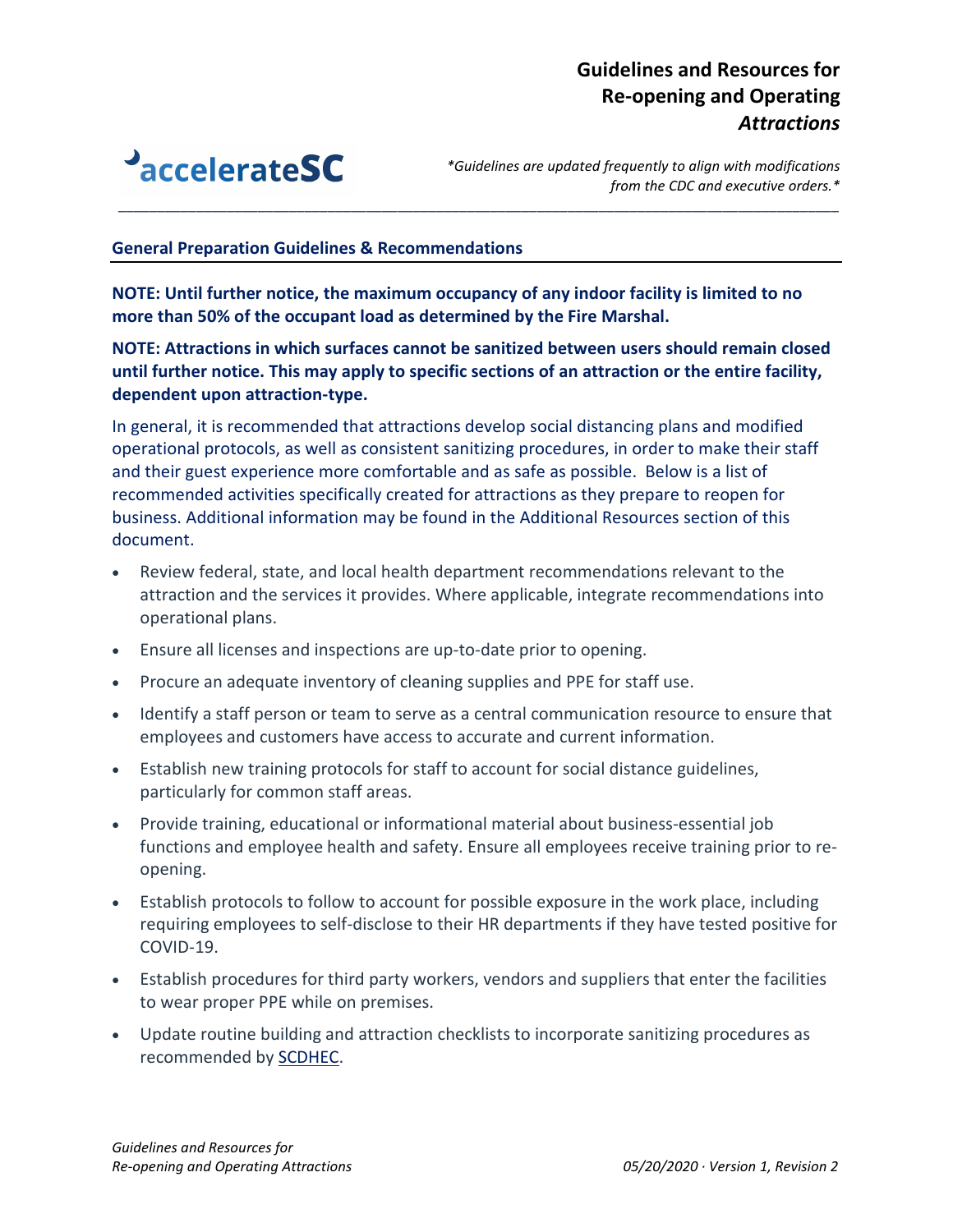

*\*Guidelines are updated frequently to align with modifications from the CDC and executive orders.\**

- If applicable, develop Membership Admissions processes that account for any reduced capacities.
- Communicate ticketing, membership, operational procedures via press release, social media and/or website to inform the public of any process changes made in response to COVID-19.

*\_\_\_\_\_\_\_\_\_\_\_\_\_\_\_\_\_\_\_\_\_\_\_\_\_\_\_\_\_\_\_\_\_\_\_\_\_\_\_\_\_\_\_\_\_\_\_\_\_\_\_\_\_\_\_\_\_\_\_\_\_\_\_\_\_\_\_\_\_\_\_\_\_\_\_\_\_\_\_\_\_\_\_\_\_\_\_\_\_\_\_\_\_*

- If needed, create a guest flow plan of modified queue lines to and within the attraction. Determine areas likely to become bottlenecks or pinch points and adjust guest flow accordingly. Display the modified guest flow plan in both public and staff-only places to ensure awareness.
- Install visible markers for queue lines that indicate correct social distance.
- Create social distance communication tools, including static signs, kiosks, audio announcements or video announcements. Display visual communication tools throughout the attraction for guests to view easily.
- Determine appropriate guest capacity levels for each facility to ensure compliance with social distancing requirements and in consideration of facility size, layout, and operational needs.
- Where possible, install sneeze guards in front of commonly used point-of-sale or guest service stations.
- Create a consistent sanitizing schedule for surfaces frequently used by guests or employees.
- Provide accessible sanitizing/cleaning locations throughout the facility, including but not limited to restrooms, guest lockers, changing areas, bag storage areas, and facility entrances, taking into consideration, tables, buttons, handles, and other high-touch surfaces.
- Reconfigure seating areas to be consistent with social distancing by eliminating/closing select tables, seating or spreading them out to allow for adequate spacing.
- Ensure exits of attraction are configured to reduce the occurrence of bottlenecks and large gatherings.

### **General Operating Guidelines & Recommendations**

### Below is a list of recommended operational guidelines attractions may use to inform operational processes.

• Adjust sales systems to account for modified attraction capacity and consider timed ticketing, if possible.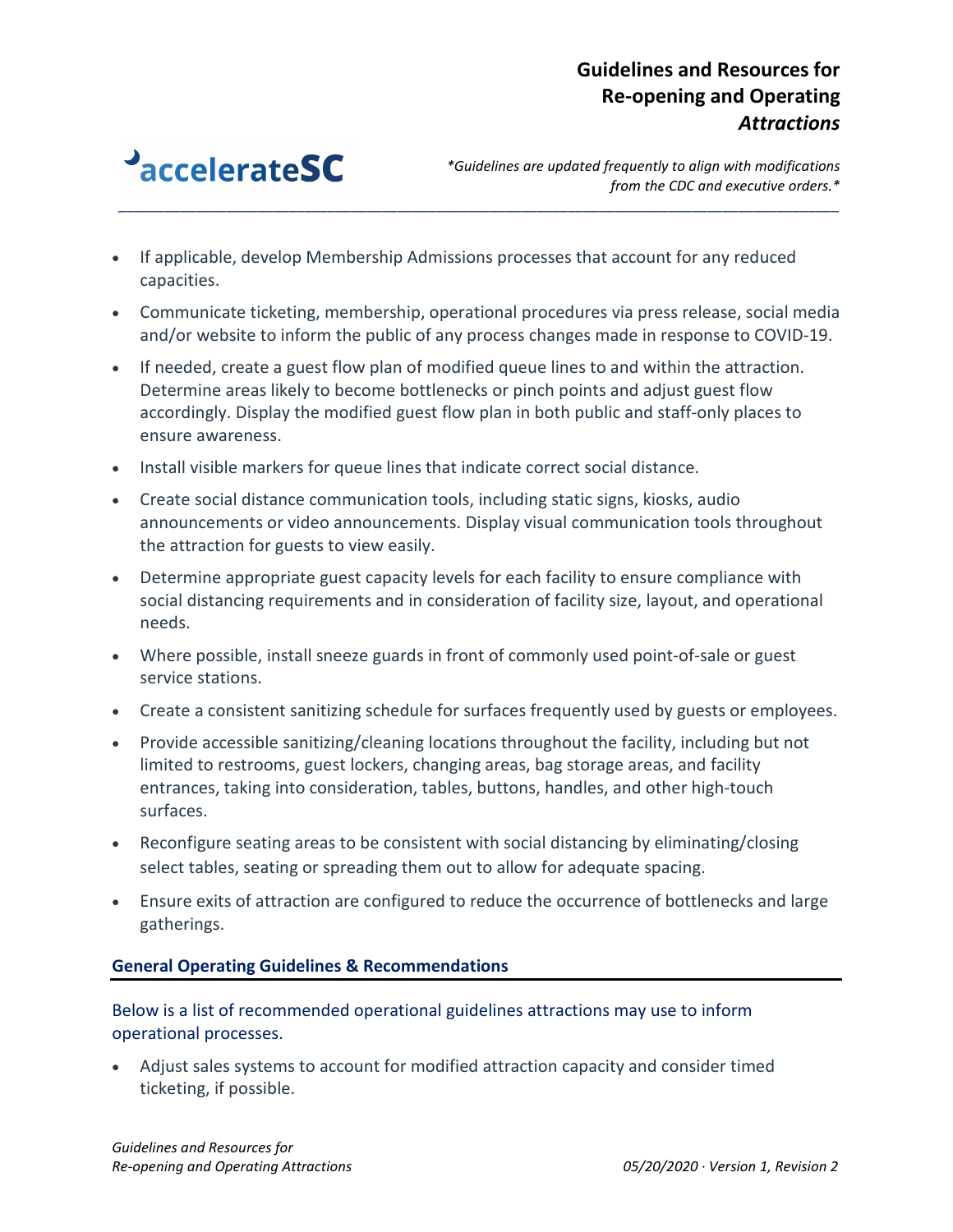

*\*Guidelines are updated frequently to align with modifications from the CDC and executive orders.\**

• Encourage cashless payment methods through online payment pre-payment for ticket and gift card purchases, and credit card payments for all purchases within the attraction.

*\_\_\_\_\_\_\_\_\_\_\_\_\_\_\_\_\_\_\_\_\_\_\_\_\_\_\_\_\_\_\_\_\_\_\_\_\_\_\_\_\_\_\_\_\_\_\_\_\_\_\_\_\_\_\_\_\_\_\_\_\_\_\_\_\_\_\_\_\_\_\_\_\_\_\_\_\_\_\_\_\_\_\_\_\_\_\_\_\_\_\_\_\_*

- Identify possible exposures and health risks to employees while following HIPAA guidelines.
- Adequately communicate any service reductions or limitations to guests to avoid confusion or frustration.
- Where feasible, encourage guests to wear masks.
- Where feasible, require mask use by staff during guest-facing shifts.
- Encourage guest compliance with social distancing through periodic announcements or audio recordings.
- Consistently monitor crowd levels and adjust entry/exit points and guest flow patterns as needed.
- For souvenir photography areas, guests should not sit or touch prop equipment and should be at least 6 feet away from photographer.
- Follow all current food safety standards provided by **SCDHEC**.
- Continue to follow SCDHEC standards for sanitation practices.

In addition to the general guidelines that may be utilized by all types of attractions, the following section provide recommended guidelines for specific types of attraction facilities.

#### **Outdoor Attractions – Supplemental Guidelines**

- Remain cognizant of the potential for overheating or breathing difficulties caused by mask usage by outdoor staff.
- Outdoor queue lines should follow social distancing guidelines allowing 6-foot space between parties.
- Any outdoor equipment used by a guest, such as mini golf clubs, golf balls, athletic equipment, harnesses, helmets, or other shared equipment, must be sanitized by staff after each use. In addition, sanitizing wipes should be made available for guests to use at their discretion.
- Outdoor common seating areas should be sanitized throughout the day on a consistent schedule.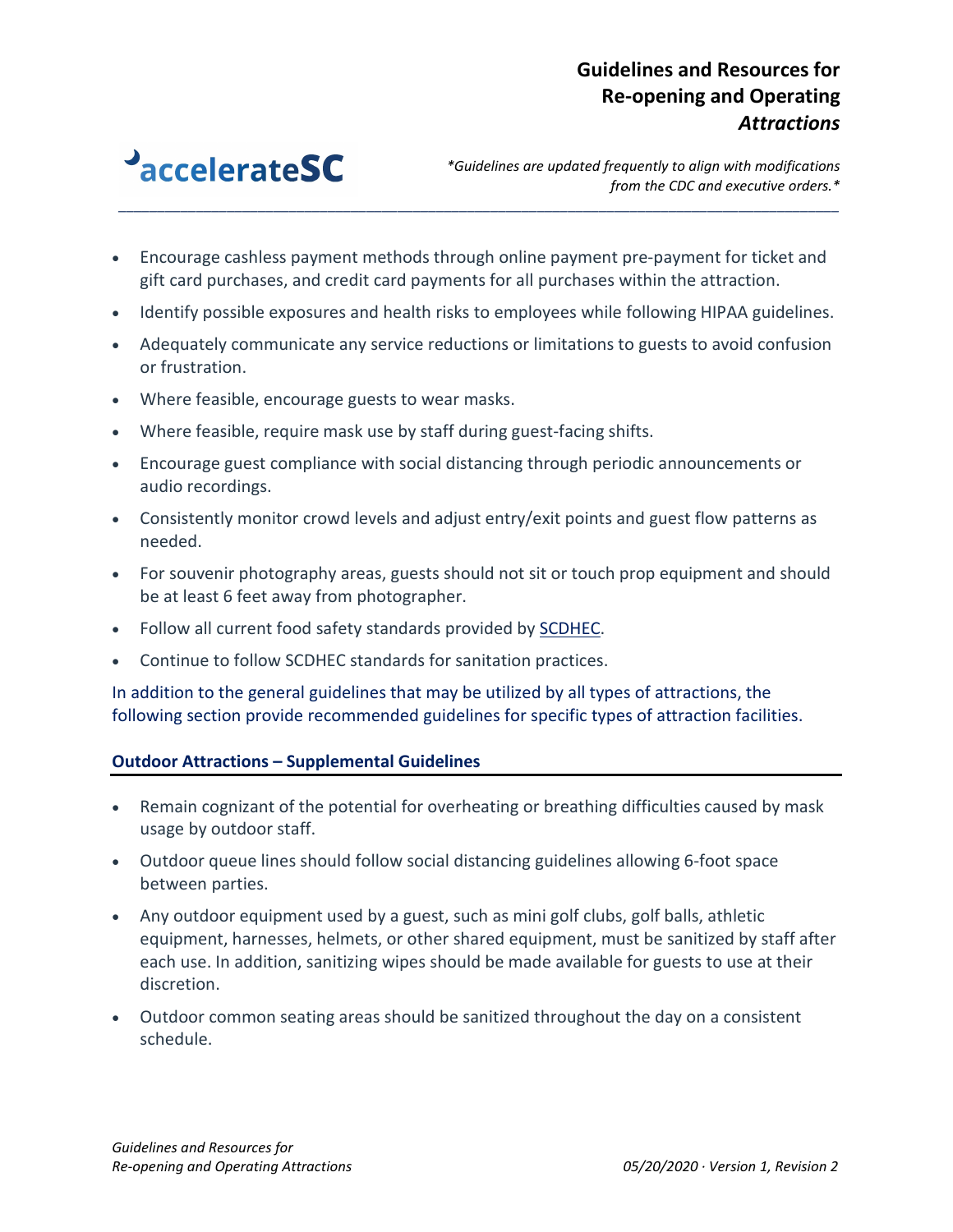

*\*Guidelines are updated frequently to align with modifications from the CDC and executive orders.\**

#### **Indoor Attractions – Supplemental Guidelines**

- When possible, prop doors open in high traffic buildings to reduce hand contact with surfaces
- Make sanitizing wipes available throughout the indoor facility for guests to use on common contact surface areas

*\_\_\_\_\_\_\_\_\_\_\_\_\_\_\_\_\_\_\_\_\_\_\_\_\_\_\_\_\_\_\_\_\_\_\_\_\_\_\_\_\_\_\_\_\_\_\_\_\_\_\_\_\_\_\_\_\_\_\_\_\_\_\_\_\_\_\_\_\_\_\_\_\_\_\_\_\_\_\_\_\_\_\_\_\_\_\_\_\_\_\_\_\_*

- Sanitize retail and redemption counters after each guest has been served.
- Increase cleaning routine to include disinfection of high traffic/high hand contact areas in both public and staff spaces.

### **Exhibit-Oriented Attractions (Zoos, Aquariums, Museums, Historic Sites)**

- Remove all printed collateral material, including maps, guides, brochures, flyers, etc.
- Communicate ticketing, membership, operational guidelines via press and website to reflect re-opening plan
- Control capacity by counting guests in and out.
- Consider tailoring guest experience to exhibits that offer limited surface contact, and can be easily controlled or cleaned between guest usage.
- If applicable, consider limiting usage of highly interactive exhibits and guest experiences.
- Conduct roaming gallery monitoring to ensure visitor compliance with social distancing.
- Ensure proper distancing between staff and guests is maintained during interpretations or presentations.
- Limit facility rentals and special events based on current social distancing requirements and gathering restrictions.

#### **Theater Attractions (Live Production and Movie Theaters)**

- Note: The 50% maximum occupancy limit for theaters applies to each individual screening room. For example, if a movie theater has two screening rooms and each room has 100 seats, then each room's maximum occupancy limit is 50 persons.
- Encourage performers to bathe or shower and get prepared (hair and makeup) as much as possible at home, not at the theater.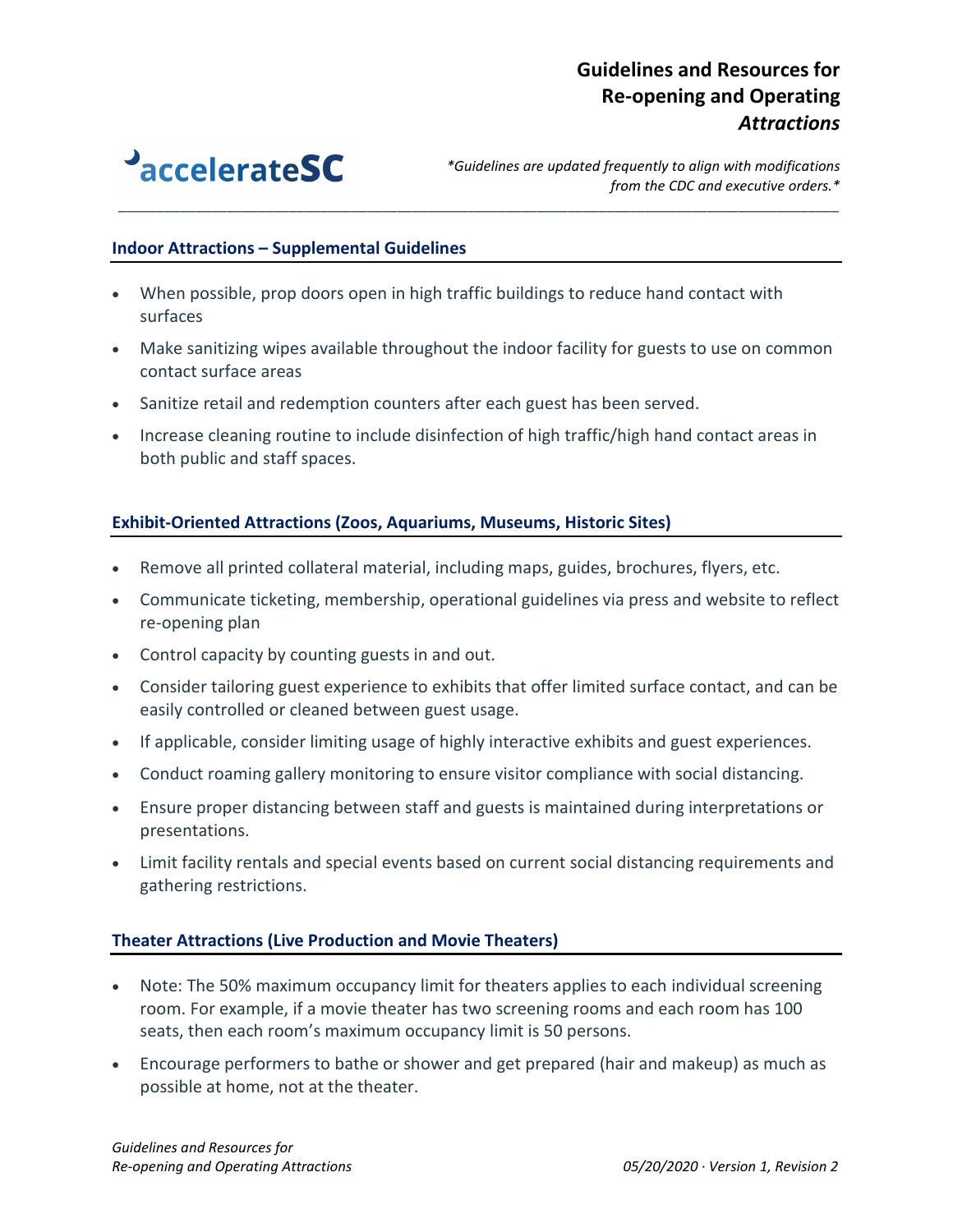

*\*Guidelines are updated frequently to align with modifications from the CDC and executive orders.\**

- Disinfect key backstage areas two hours before cast arrives.
- Minimize rehearsals where possible.
- Plan backstage activities to allow for distancing between employees and cast members.

*\_\_\_\_\_\_\_\_\_\_\_\_\_\_\_\_\_\_\_\_\_\_\_\_\_\_\_\_\_\_\_\_\_\_\_\_\_\_\_\_\_\_\_\_\_\_\_\_\_\_\_\_\_\_\_\_\_\_\_\_\_\_\_\_\_\_\_\_\_\_\_\_\_\_\_\_\_\_\_\_\_\_\_\_\_\_\_\_\_\_\_\_\_*

- Provide assigned seating with reduced usher staff and sectioned seating with blocked off seating or rows to account for social distancing guidelines.
- Where possible, increase booth seating to enhance social distancing.
- Follow all recommended guidelines for sanitizing shared equipment, including microphones, stands, and other equipment shared by staff and/or performers.
- Minimize wardrobe changes and plan them to allow distance between performers.
- Alter choreography and blocking to allow for distance between performers.
- Change out towels on a daily basis, and increase towel service and deliveries.
- Stagger dressing times and reconfigure flow of show to minimize quick, large-scale cast transitions.
- Temporarily eliminate or reduce direct performer/guest interactions during the performance and intermission, as well as after the performance (e.g., playbill signings).
- Temporarily eliminate or reduce any performances in which performers go into the audience or audience members are encouraged to go on-stage.

#### **Amusement Park Rides & Go-Kart Tracks**

- Consult manuals for manufacturer's directions for re-opening and operating rides following extended closures.
- Follow cleaning and sanitation schedule for ride after each cycle.
- Adjust posted wait time estimates for rides to account for sanitization between cycles.
- For amusement park rides, provide hand sanitizer stations for guests to use both before and after the ride.
- Staff should wipe down and disinfect lapbars, handles, restraints, seatbelts or harnesses after each cycle of use by a guest.
- For go-kart tracks, sanitation wipes may be provided at tracks to allow guests to sanitize their kart before use.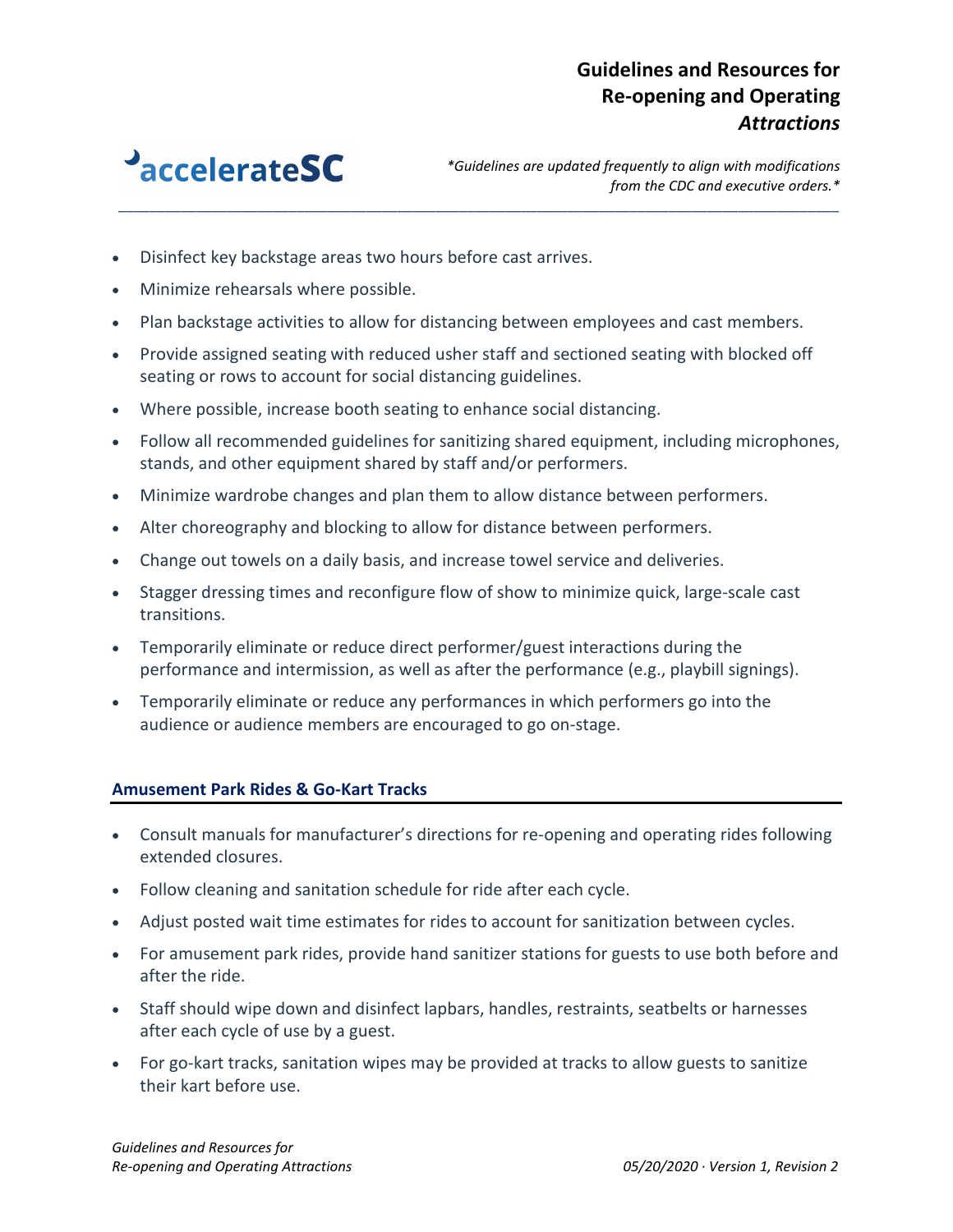

*\*Guidelines are updated frequently to align with modifications from the CDC and executive orders.\**

### **Walking Tours**

• Walking tour group size will be reduced to follow social distancing guidelines allowing 6-foot space between parties.

*\_\_\_\_\_\_\_\_\_\_\_\_\_\_\_\_\_\_\_\_\_\_\_\_\_\_\_\_\_\_\_\_\_\_\_\_\_\_\_\_\_\_\_\_\_\_\_\_\_\_\_\_\_\_\_\_\_\_\_\_\_\_\_\_\_\_\_\_\_\_\_\_\_\_\_\_\_\_\_\_\_\_\_\_\_\_\_\_\_\_\_\_\_*

- Reorganize all walking tours to be compliant with area of travel.
- All participants will be encouraged to bring their own face mask. Recognizing the potential for overheating or breathing difficulties caused by mask usage, tour time length should be evaluated on a daily basis based on weather.
- Require all customers to sign a waiver (online, if possible) that states they are healthy and have not exhibited any signs of illness (COVID-19) in the last 14 days.
- All tour guides will wear a face mask when in close proximity of guests, and be equipped with hand sanitizer.
- Update online marketing materials to alert customers of new hygiene standards.

#### **Waterparks**

- Actively ensure proper social distancing at splash pads, wave pools and lazy rivers.
- Provide slide attendants in dispatching positions with gloves.
- Lifeguards should clean and sanitize their rescue tubes using the provided sanitizing solution and allowing their rescue tube to air dry at the end of each shift.
- Clean and sanitize the handles of guests tubes at the end of each day before prior to placing in overnight storage.
- Require staff to wear gloves when organizing lounge chairs.
- All lounge chairs should be sprayed with disinfectant at the end of each day.

#### **Weddings**

- Wedding size should follow social distancing guidelines, allowing a six-foot space between attendees.
- Weddings should be held in compliance with guidelines set forth by the location of the event.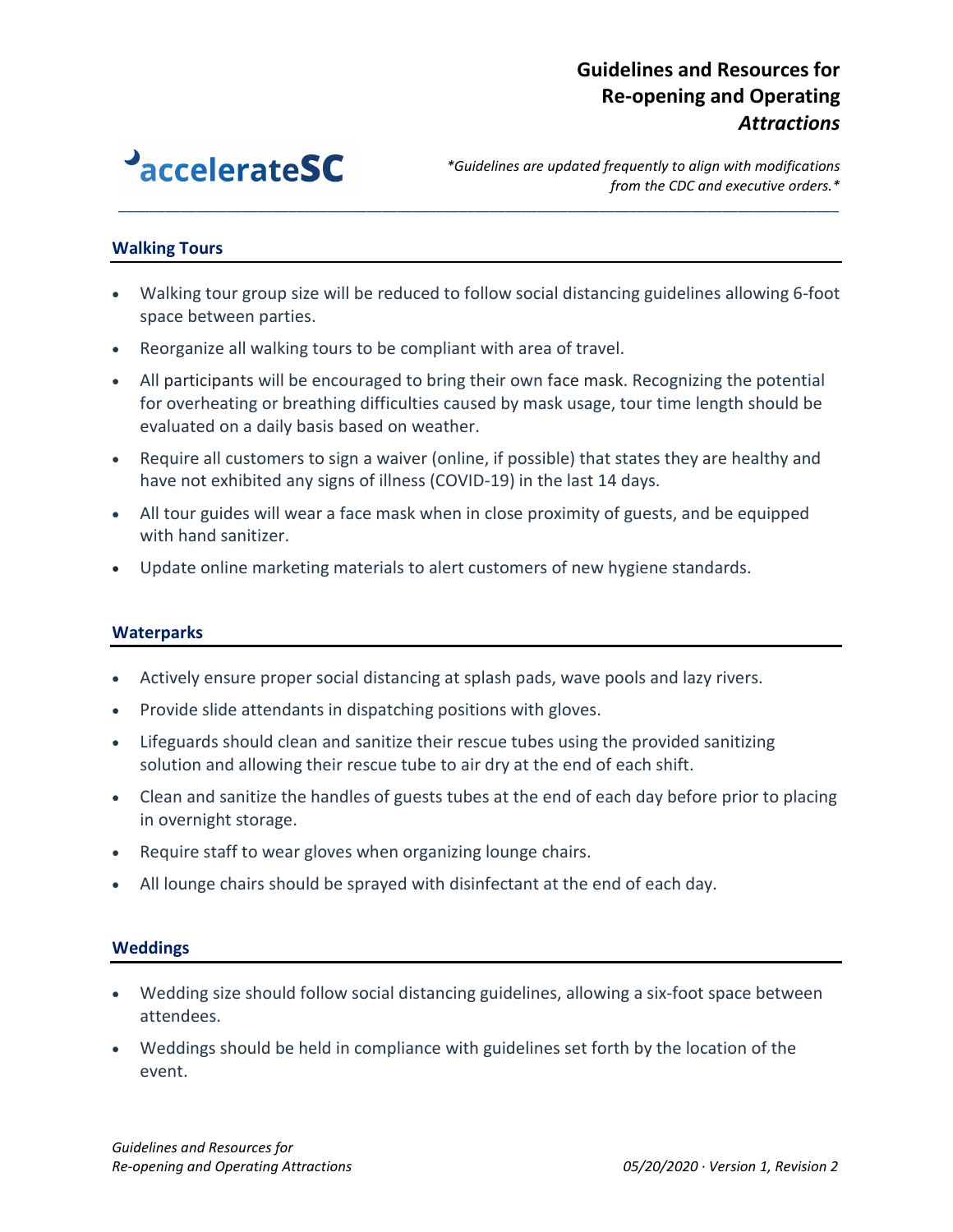

*\*Guidelines are updated frequently to align with modifications from the CDC and executive orders.\**

• Health checks are the responsibility of the bride, groom or their representative and should be conducted prior to allowing guests entrance into the wedding.

*\_\_\_\_\_\_\_\_\_\_\_\_\_\_\_\_\_\_\_\_\_\_\_\_\_\_\_\_\_\_\_\_\_\_\_\_\_\_\_\_\_\_\_\_\_\_\_\_\_\_\_\_\_\_\_\_\_\_\_\_\_\_\_\_\_\_\_\_\_\_\_\_\_\_\_\_\_\_\_\_\_\_\_\_\_\_\_\_\_\_\_\_\_*

- Any equipment used by a guest must be sanitized by staff after each use. In addition, sanitizing stations should be made available for guests to use at their discretion.
- Additional staffing may be required to minimize congestion in high traffic areas, and ensure social distancing guidelines are enforced.

### **Additional Staff Recommended Guidelines**

The State of South Carolina, OSHA and the CDC recommend taking a systematic approach to planning for employee safety during a disruptive event. Please review all the information below and adjust procedures as needed for your business.

- Time clock areas must have hand sanitizer within reasonable reach and sanitizing wipes made available, if possible.
- Staff must follow all uniform and hygiene guidelines.
- Staff must wash hands for no less than 20 seconds after each restroom use and as needed throughout their shift.
- Staff must follow recommended social distance guidelines when possible, while still abiding by required safety precautions set forth by the attraction.
- Staff must self-disclose to appropriate HR department if tested positive for COVID-19 or feel ill for any reason and follow all recommendations from the CDC in regards to isolation.
- Staff should sanitize all multi-use and sharable equipment used to complete job duties, before and after each shift.
- Staff should be responsible for sanitation of personal work stations.
- Require self-certification of ability to return to work following illness or personal contact with individuals infected by COVID-19.
- Stagger break schedules in breakrooms to allow social distancing among employees.
- If possible, create staggered rotational shifts that minimize disease transfer within essential working groups.
- If feasible, allow for the continuation of work location flexibility for appropriate personnel (e.g., finance, marketing, human resources).
- Utilize tools, such as the sample decision tree below, to develop back-to-work plans for staff after possible COVID-19 exposure.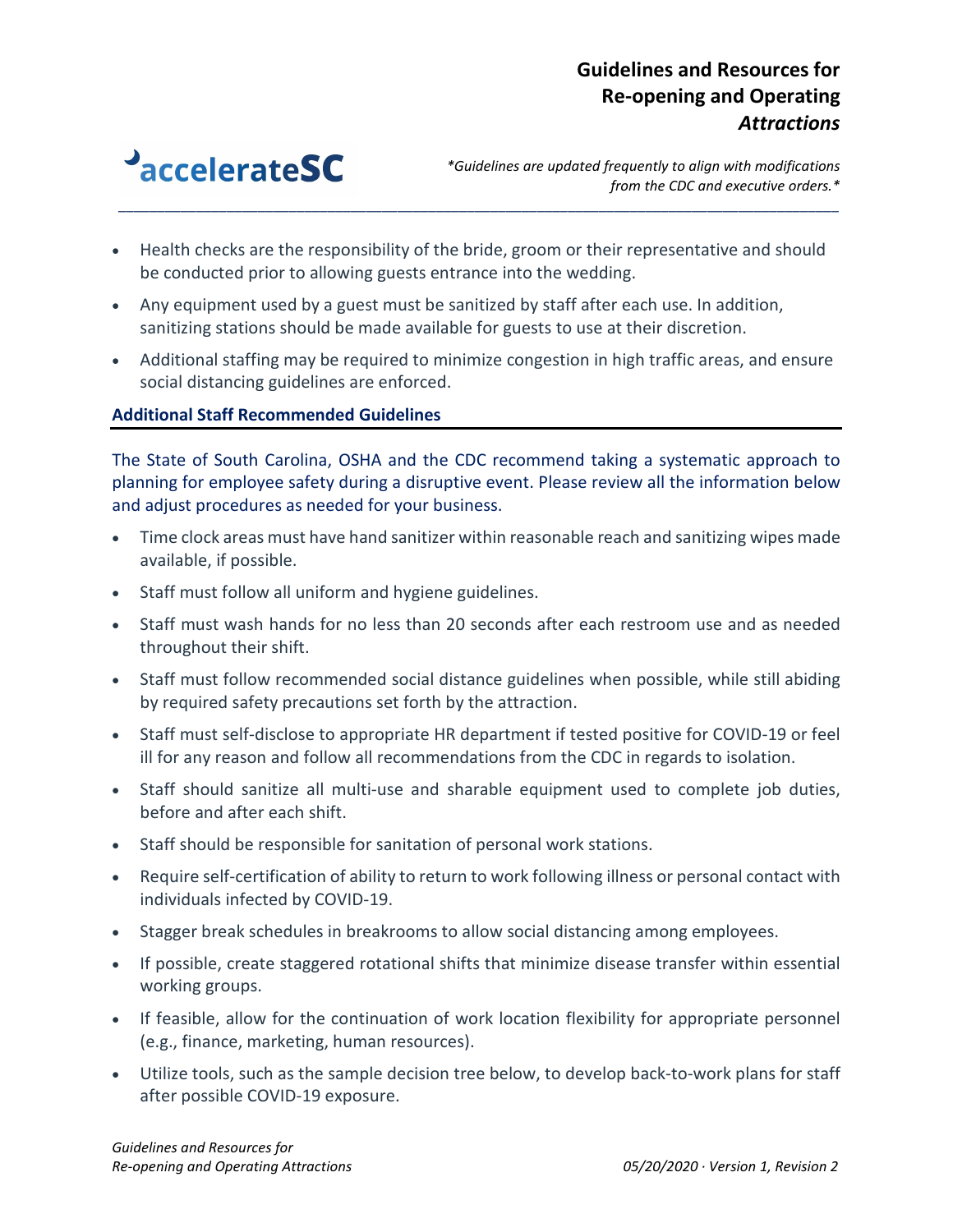**PaccelerateSC** 

*\*Guidelines are updated frequently to align with modifications from the CDC and executive orders.\**

# **Sample Decision Tree for Possible COVID-19 ExposureWork After Possible COVID-19 Exposure**

*\_\_\_\_\_\_\_\_\_\_\_\_\_\_\_\_\_\_\_\_\_\_\_\_\_\_\_\_\_\_\_\_\_\_\_\_\_\_\_\_\_\_\_\_\_\_\_\_\_\_\_\_\_\_\_\_\_\_\_\_\_\_\_\_\_\_\_\_\_\_\_\_\_\_\_\_\_\_\_\_\_\_\_\_\_\_\_\_\_\_\_\_\_*

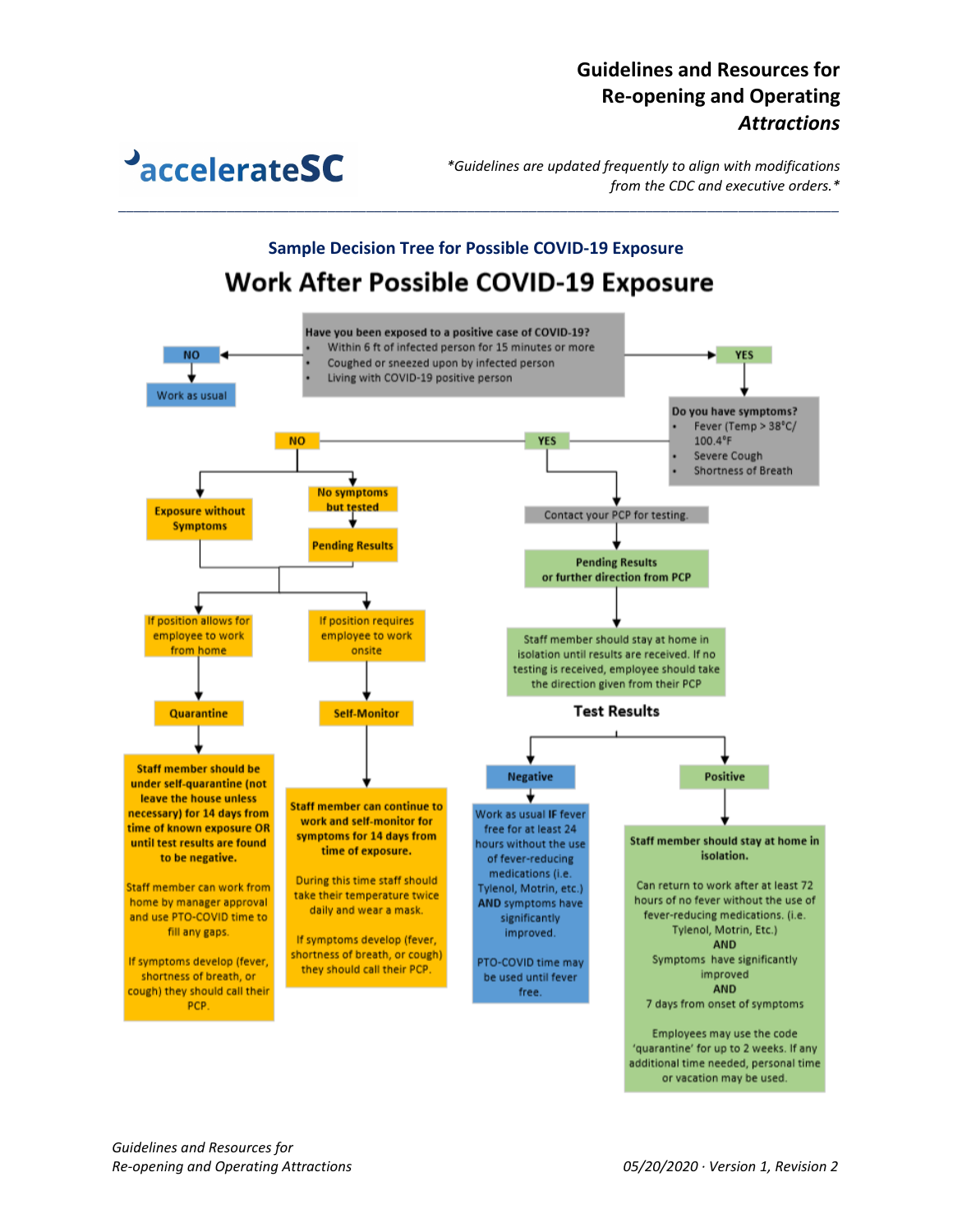

*\*Guidelines are updated frequently to align with modifications from the CDC and executive orders.\**

#### **Additional Information Resources for Attractions**

[accelerateSC Website](https://accelerate.sc.gov/)

[International Association of Amusement Parks & Attractions](https://www.iaapa.org/news/covid-19-resource-page)

*\_\_\_\_\_\_\_\_\_\_\_\_\_\_\_\_\_\_\_\_\_\_\_\_\_\_\_\_\_\_\_\_\_\_\_\_\_\_\_\_\_\_\_\_\_\_\_\_\_\_\_\_\_\_\_\_\_\_\_\_\_\_\_\_\_\_\_\_\_\_\_\_\_\_\_\_\_\_\_\_\_\_\_\_\_\_\_\_\_\_\_\_\_*

[American Alliance of Museums](https://www.aam-us.org/2020/04/29/how-to-get-ready-to-open-the-doors/)

[Association of Zoos and Aquariums](https://www.aza.org/covid-19-resources)

[World Waterpark Association](https://www.waterparks.org/web/Resources/COVID-19/web/Tagged_Content/Hot_Topics/Coronavirus.aspx?hkey=058be8d3-21ea-4ff9-9a9d-720d6a5b1d4d)

**Food Safety/Restaurant Guidelines**

[SCDHEC: Retail Food Service Establishments & COVID-19](https://www.scdhec.gov/infectious-diseases/viruses/coronavirus-disease-2019-covid-19/retail-food-service-establishments-covid-19)

[SCRLA: Guidelines for Reopening Restaurants](https://cdn.ymaws.com/www.scrla.org/resource/resmgr/coronavirus/SC_restaurant_reopening_guid.pdf)

#### **Workplace Guidelines & Training Resources**

[CDC: COVID-19 Factsheet](https://www.cdc.gov/coronavirus/2019-ncov/downloads/2019-ncov-factsheet.pdf)

[CDC: What To Do If You Are Sick](https://www.cdc.gov/coronavirus/2019-ncov/if-you-are-sick/steps-when-sick.html)

[CDC: Visiting Parks and Recreation Facilities](https://www.cdc.gov/coronavirus/2019-ncov/daily-life-coping/visitors.html)

[CDC: Interim Guidance for Businesses](https://www.cdc.gov/coronavirus/2019-ncov/community/guidance-business-response.html)

[CDC: Cleaning and Disinfecting Your Facility](https://www.cdc.gov/coronavirus/2019-ncov/community/disinfecting-building-facility.html)

[CDC: Use of Cloth Face Covers](https://www.cdc.gov/coronavirus/2019-ncov/prevent-getting-sick/diy-cloth-face-coverings.html)

[CDC: Keeping Hands Clean](https://www.cdc.gov/healthywater/hygiene/hand/handwashing.html)

[CDC: Coughing and Sneezing](https://www.cdc.gov/healthywater/hygiene/etiquette/coughing_sneezing.html)

[EPA: List of Disinfectants for COVID-19](https://www.epa.gov/pesticide-registration/list-n-disinfectants-use-against-sars-cov-2)